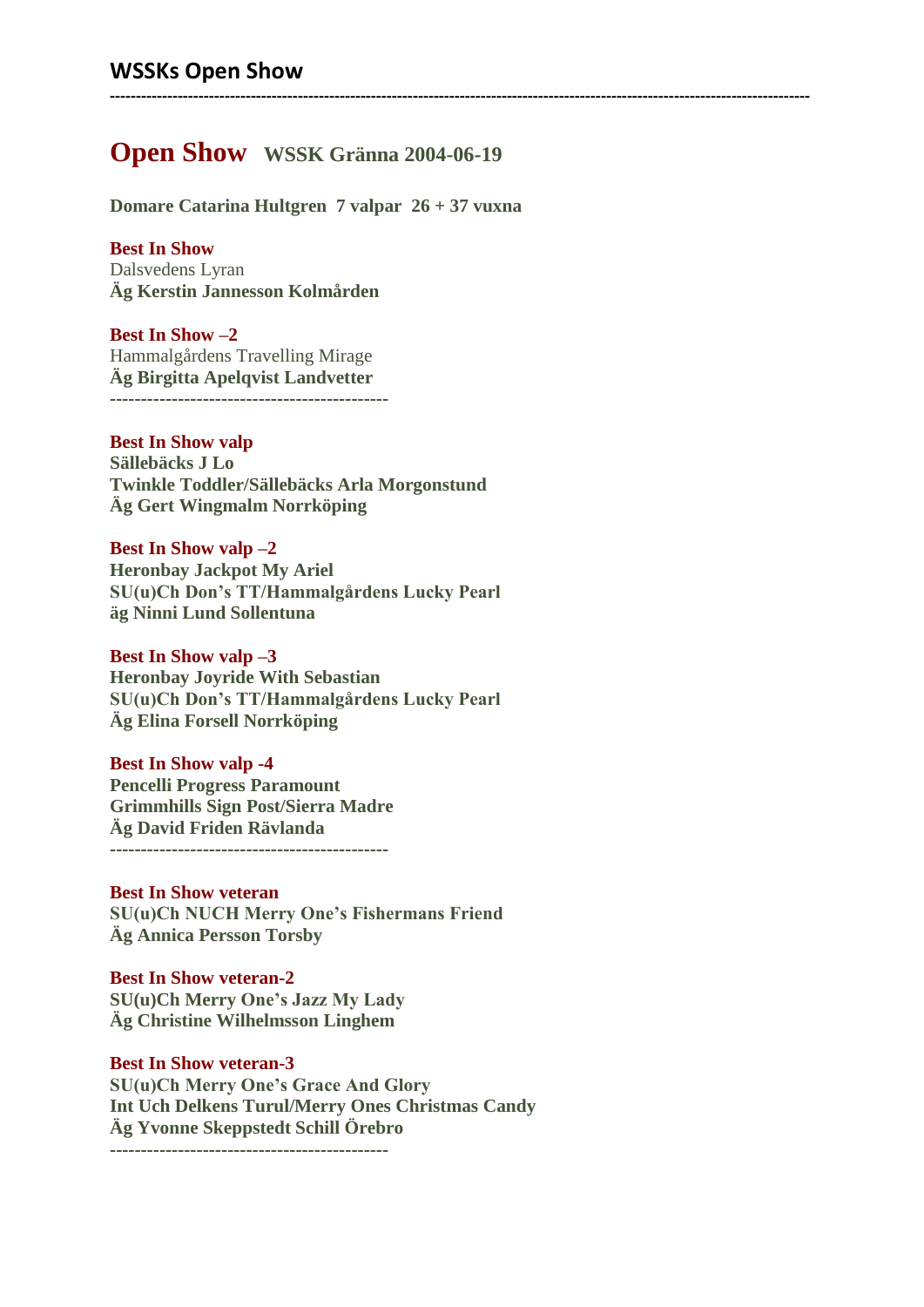## **WSSKs Open Show**

### **Best In Show Junior**

**Dalsvedens Lyran SU(u)Ch Don's Exit Only/Dalsvedens Sasika Äg Kerstin Jannesson Kolmården**

### Best In Show-2 junior

**Smörsoppens Polarn Freckles Royal Brandy/SU(u)Ch NUCh Vindhäxans Bossanova Baby Äg Sigrid Vemdal Jönköping**

**--------------------------------------------------------------------------------------------------------------------------------------**

---------------------------------------------

### **Best In Show unghund**

**Pelydryns Vurpan Freckles Island In The Sun/Pelydryns Lollo Äg Lotta Samuelsson Nässjö**

### Best In Show unghund-2

**Merry One's Sweet And Sour SU(u)Ch NUCh Geltmans Gothem/SU(u)Ch Merry Ones Mandy Montgomery Äg Michael Hagström Skövde**

---------------------------------------------

### **Bästa avelsklass**

**SU(u)Ch Merry One's Grace And Glory Int Uch Delkens Turul/Merry Ones Christmas Candy Äg Yvonne Skeppstedt Schill Örebro**

#### Bästa uppfödargrupp

**Kennel Merry One's Björn & Yvonne Skeppstedt Schill Örebro**

#### **Bästa hanhundsklass**

# **1. Hammalgårdens Traveling Mirage**

**FinUCh SU(u)Ch Benton Everybody Duck/Hammalgårdens Lucky Little Love Äg Birgitta Apelqvist Landvetter**

### **2. SU(u)Ch SV-03 Art Waves Enterprise**

**NUCh NV-90 Ferndel Fun At Inu-Goya/Art-Waves Cinnamon Street Äg Agneta Jonsson Stillingsön**

### **3. SU(u)Ch Merry One's Piece of Cake**

**Hillcrofts Midas The Real Pearl/SU(u)Ch Merry One's Grace And Glory Äg Kjell Hjort Örebro**

# **4. NUCh SU(u)Ch Merry One's Fishermans Friend**

**Haregate Wild Sage/Merry Ones Christmas Candy Äg Annica Persson Torsby**